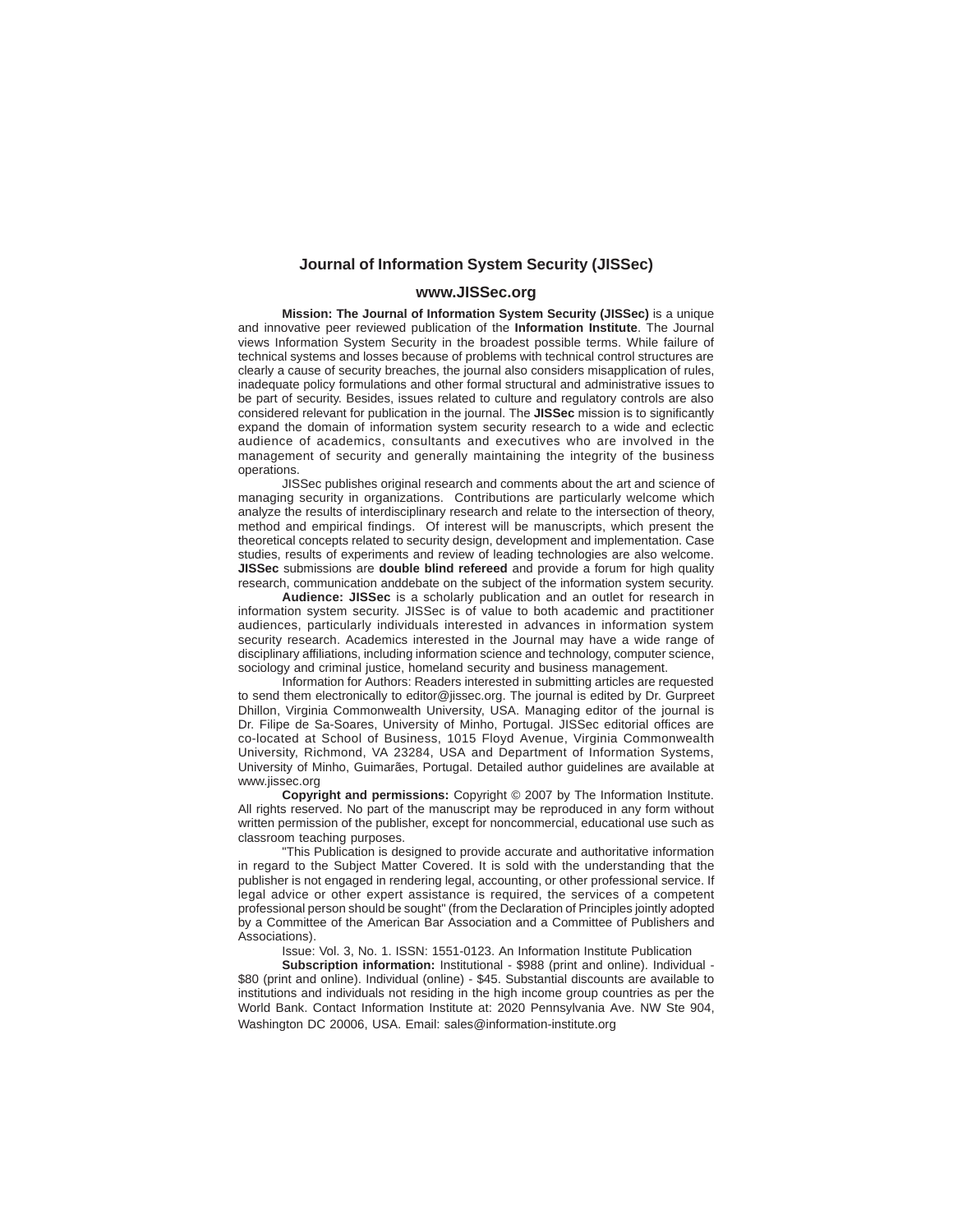### **Editor-in-Chief**

Gurpreet Dhillon Virginia Commonwealth University, USA

#### **Co-Editors**

James Backhouse London School of Economics, UK Vijay Masurkar Sun Microsystems, USA

## **Managing Editor**

Filipe de Sa-Soares University of Minho, Portugal

## **Associate Editors**

Jeimy J. Cano, Universidad de los Andes, Columbia Jean-Noel Ezingeard, Henley Management College, UK Steve Furnell, University of Plymouth, UK Qing Hu, Florida Atlantic University, USA Günther Pernul, University of Regensburg, Germany Jeff Stanton, Syracuse University, USA Mikko Siponen, University of Oulu, Finland Raj Sharman, SUNY Buffalo, USA Rossouw von Solms, PE Technikon, South Africa Dan Shoemaker, University of Detroit Mercy, USA Merrill Warkentin, Mississippi State University, USA Mark Weiser, Oklahoma State University, USA Greg B. White, University of Texas, San Antonio, USA

# **Book Review Editor**

Heinz Roland Weistroffer Virginia Commonwealth University, USA

# **Editorial Advisors**

Richard Baskerville Georgia State University, USA Allen Lee Virginia Commonwealth University, USA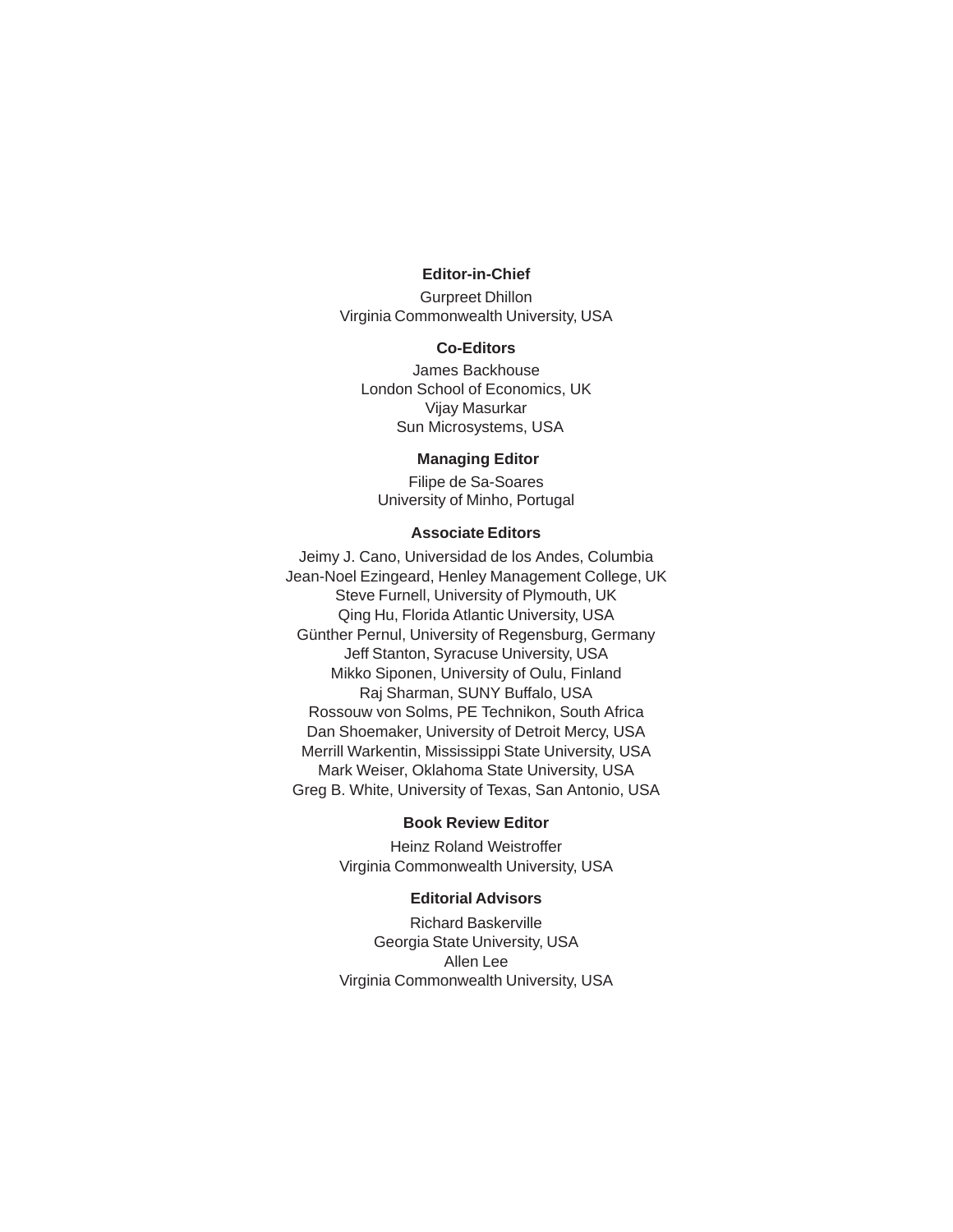JISSec 3(1) 2007

**Journal of Information System Security** 

ñ

Ξ

www.jissec.org

|                        |    | Number 1<br><b>Volume 3</b><br>2007                                                                                                     |
|------------------------|----|-----------------------------------------------------------------------------------------------------------------------------------------|
| Editorial              | 1  | Editorial                                                                                                                               |
| <b>Research Papers</b> | 3  | Ethics and Morality - a business<br>opportunity for the Amoral?<br>lan O. Angell                                                        |
|                        | 19 | An Evaluation of Size-based<br>Traffic Feature for Intrusion<br>Detection<br>Ming Ye, G. Premkumar, Dan Zhu                             |
|                        | 37 | The Effect of Spam and Privacy<br>Concerns on E-mail Users'<br><b>Behavior</b><br>Insu Park, R. Sharman,<br>H. Raghav Rao, S. Upadhyaya |
| <b>Book Review</b>     | 64 | Digital Crime and Digital Terrorism<br>Robert W. Taylor, Tory J. Caeti,<br>D. Kall Loper, Eric J. Fritsch,<br>John Liederbach           |